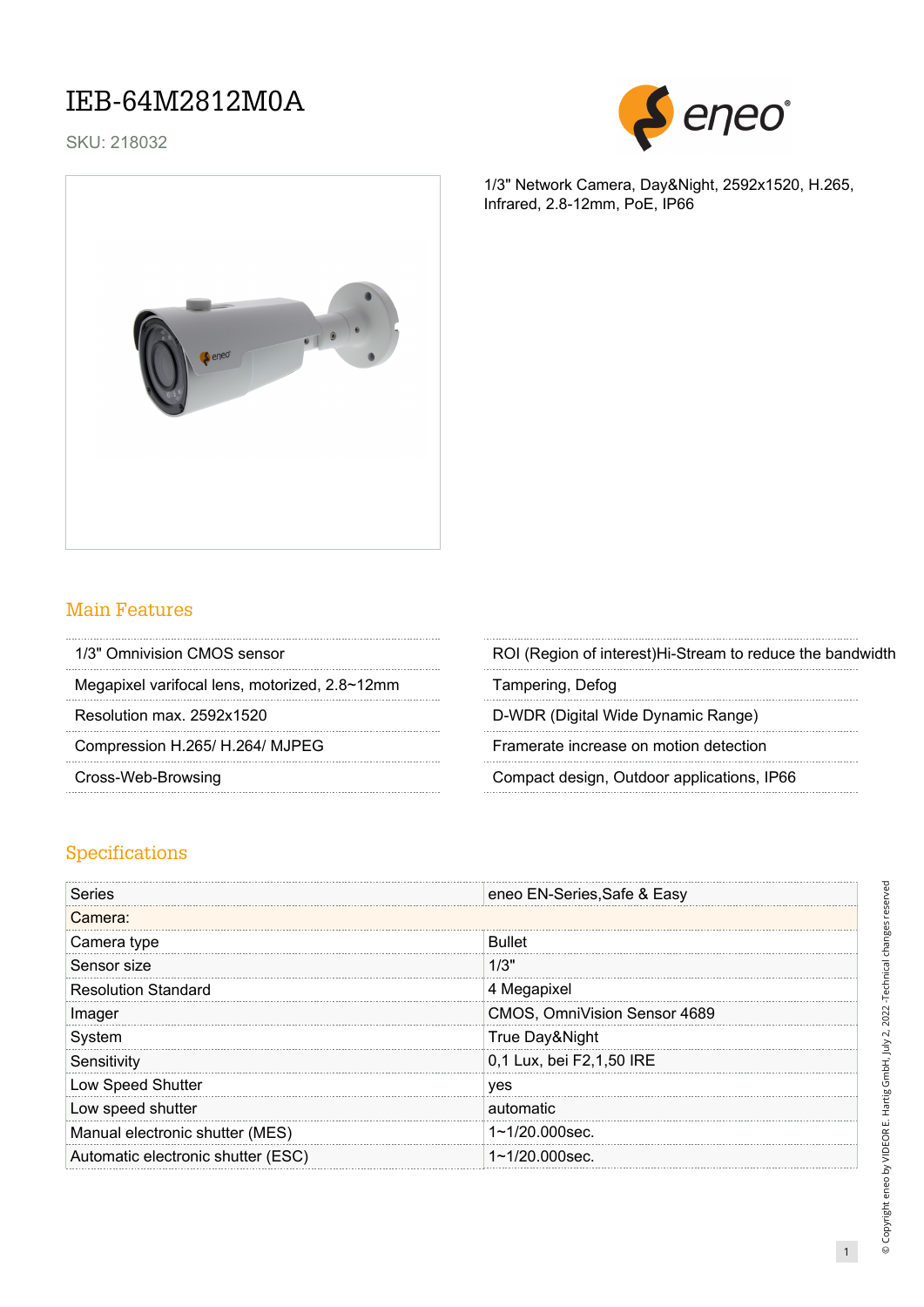Continuation of the specifications

| Wide Dynamic Range (WDR)       | D-WDR                                                                                                                                                                                                    |  |  |  |
|--------------------------------|----------------------------------------------------------------------------------------------------------------------------------------------------------------------------------------------------------|--|--|--|
| <b>Backlight Compensation</b>  | <b>BLC</b>                                                                                                                                                                                               |  |  |  |
| Day&Night switch               | <b>ICR</b>                                                                                                                                                                                               |  |  |  |
| Day&Night mode                 | day, night, auto                                                                                                                                                                                         |  |  |  |
| White balance                  | automatic, manual                                                                                                                                                                                        |  |  |  |
| Signal-to-noise ratio          | 50dB                                                                                                                                                                                                     |  |  |  |
| Video:                         |                                                                                                                                                                                                          |  |  |  |
| Resolution                     | 2 Megapixel Modus @ 30fps,4 Megapixel Mode<br>@20fps,2592x1520 (16:9),1920x1080<br>(16:9), 1280x1024 (5:4), 1280x720 (16:9), 1024x768<br>(4:3),704x576 (4:3),704x480 (4:3),640x480<br>(4:3),320x240(4:3) |  |  |  |
| Image resolution max.          | 2592x1520                                                                                                                                                                                                |  |  |  |
| Image display                  | VerticalView 90°/270°,4:3,16:9,5:4                                                                                                                                                                       |  |  |  |
| Stream types                   | 1x H.265, 1x H.264, 1x MJPEG multiple                                                                                                                                                                    |  |  |  |
| <b>Image Transmission Rate</b> | 30 fps                                                                                                                                                                                                   |  |  |  |
| Video compression              | H.264, H.265, H.264+ (Smart Stream), H.265+ (Smart<br>Stream), M-JPEG                                                                                                                                    |  |  |  |
| Lens:                          |                                                                                                                                                                                                          |  |  |  |
| Lens Type                      | Varifocal (motorized)                                                                                                                                                                                    |  |  |  |
| Zoom Factor                    | 4x                                                                                                                                                                                                       |  |  |  |
| Focal Length                   | $2,8 - 12$ mm                                                                                                                                                                                            |  |  |  |
| MOD (Mininum Object Distance)  | $0,3$ m                                                                                                                                                                                                  |  |  |  |
| Iris Control                   | DC                                                                                                                                                                                                       |  |  |  |
| Vertical Angle of View         | $52 - 20^{\circ}$                                                                                                                                                                                        |  |  |  |
| Horizontal Angle of View       | $94 - 34^{\circ}$                                                                                                                                                                                        |  |  |  |
| DORI:                          |                                                                                                                                                                                                          |  |  |  |
| Detect (25px/m)                | 64 - 155 m                                                                                                                                                                                               |  |  |  |
| Observe (62 px/m)              | 25 - 65 m                                                                                                                                                                                                |  |  |  |
| Recognize (125 px/m)           | $12 - 33$ m                                                                                                                                                                                              |  |  |  |
| Identify (250 px/m)            | $5 - 15m$                                                                                                                                                                                                |  |  |  |
| <b>Functions:</b>              |                                                                                                                                                                                                          |  |  |  |
| Multicast compliant            | yes                                                                                                                                                                                                      |  |  |  |
| <b>Motion Detector</b>         | yes                                                                                                                                                                                                      |  |  |  |
| Analysis functions             | motion analysis, intrusion, tampering protection, Defog                                                                                                                                                  |  |  |  |
| Alarm processing               | E-Mail,FTP,Boost,HTTP,TCP,UDP,HTTPS,XML                                                                                                                                                                  |  |  |  |
| Audio support                  | no                                                                                                                                                                                                       |  |  |  |
| Password protection            | administrator & users                                                                                                                                                                                    |  |  |  |
| e-PTZ support                  | yes                                                                                                                                                                                                      |  |  |  |
| Internal storage               | no                                                                                                                                                                                                       |  |  |  |
| Menu languages                 | English, German, French, Russian, Chinese, Korean, Ja<br>panese                                                                                                                                          |  |  |  |
| Privacy zone masking           | Areas-ON/OFF switchable                                                                                                                                                                                  |  |  |  |

2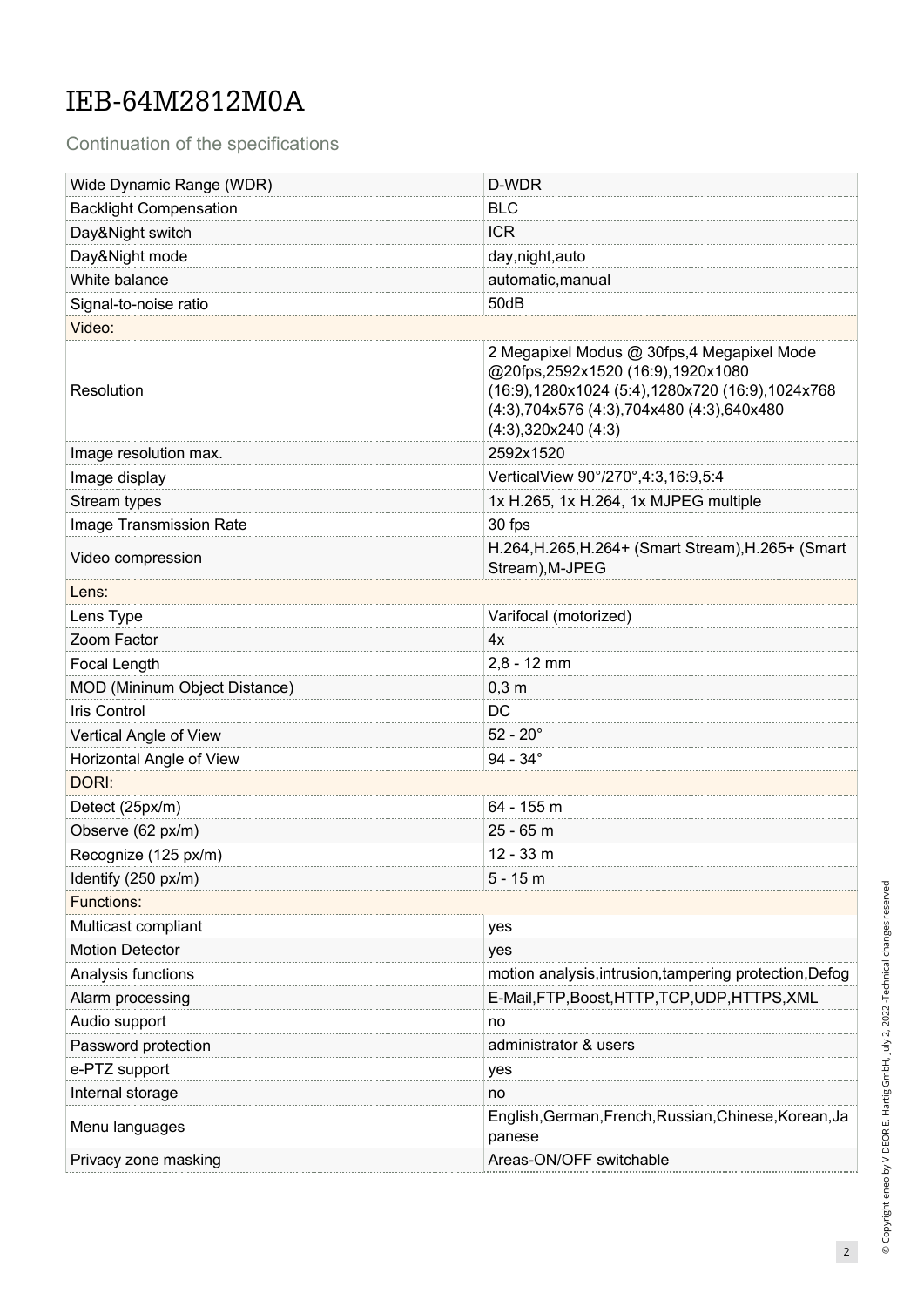Continuation of the specifications

| Remote configuration           | web browser                                                                                                                                                  |  |  |  |
|--------------------------------|--------------------------------------------------------------------------------------------------------------------------------------------------------------|--|--|--|
| Web browser                    | MS internet Explorer: ActiveX ex 9.0, Safari: MJPEG<br>setup limited, Mozilla: MJPEG setup limited, Google:<br>MJPEG setup limted, Edge: MJPEG setup limited |  |  |  |
| User interface                 | Type B (white / blue)                                                                                                                                        |  |  |  |
| Mirror function                | H-flip, mirror                                                                                                                                               |  |  |  |
| <b>Digital Noise Reduction</b> | yes                                                                                                                                                          |  |  |  |
| Network:                       |                                                                                                                                                              |  |  |  |
| Network protocols              | TCP/IP, UDP, IPv4, IPv6, HTTP, HTTPS, FTP, UPnP, RT<br>P,RTSP,RTCP,DHCP,ARP,Zeroconf,Bonjour,QoS,O<br>penVPN                                                 |  |  |  |
| Interfaces / Inputs/ Outputs:  |                                                                                                                                                              |  |  |  |
| Video outputs                  | no                                                                                                                                                           |  |  |  |
| <b>External connectors</b>     | RJ-45,12VDC input (DC plug), connection cable<br>approx.40cm                                                                                                 |  |  |  |
| Ethernet interface             | 10Base-T,100Base-TX                                                                                                                                          |  |  |  |
| Alarm inputs                   | no                                                                                                                                                           |  |  |  |
| Alarm outputs                  | no                                                                                                                                                           |  |  |  |
| Serial interfaces              | <b>Ethernet</b>                                                                                                                                              |  |  |  |
| General:                       |                                                                                                                                                              |  |  |  |
| Dimensions (HxWxD)             | 82x81x239mm                                                                                                                                                  |  |  |  |
| Weight                         | 680g                                                                                                                                                         |  |  |  |
| Ilumination                    | infrared                                                                                                                                                     |  |  |  |
| Illumination                   | 30x LED 850nm                                                                                                                                                |  |  |  |
| Illumination range             | approx. 30m                                                                                                                                                  |  |  |  |
| Color (housing)                | white                                                                                                                                                        |  |  |  |
| Housing                        | outdoor                                                                                                                                                      |  |  |  |
| Hosuing material               | aluminium                                                                                                                                                    |  |  |  |
| Integrated wall mount          | yes                                                                                                                                                          |  |  |  |
| Power consumption              | 7W                                                                                                                                                           |  |  |  |
| <b>Blower</b>                  | yes                                                                                                                                                          |  |  |  |
| Mounting                       | wall mount, ceiling mount                                                                                                                                    |  |  |  |
| <b>ONVIF</b>                   | <b>ONVIF Profile S, ONVIF Profile T</b>                                                                                                                      |  |  |  |
| Power over Ethernet            | <b>IEEE 802.3af</b>                                                                                                                                          |  |  |  |
| Protection rating              | <b>IP66</b>                                                                                                                                                  |  |  |  |
| <b>SDK</b>                     | upon request                                                                                                                                                 |  |  |  |
| Sunshield                      | yes                                                                                                                                                          |  |  |  |
| Supply voltage                 | PoE, 12VDC                                                                                                                                                   |  |  |  |
| Operating temperature          | $-20^{\circ}$ C ~ +50 $^{\circ}$ C                                                                                                                           |  |  |  |
| Text display                   | supplied                                                                                                                                                     |  |  |  |
| Vandal proof                   | no                                                                                                                                                           |  |  |  |
| Parts supplied:                |                                                                                                                                                              |  |  |  |
| Parts supplied                 | manual, bag of screws                                                                                                                                        |  |  |  |